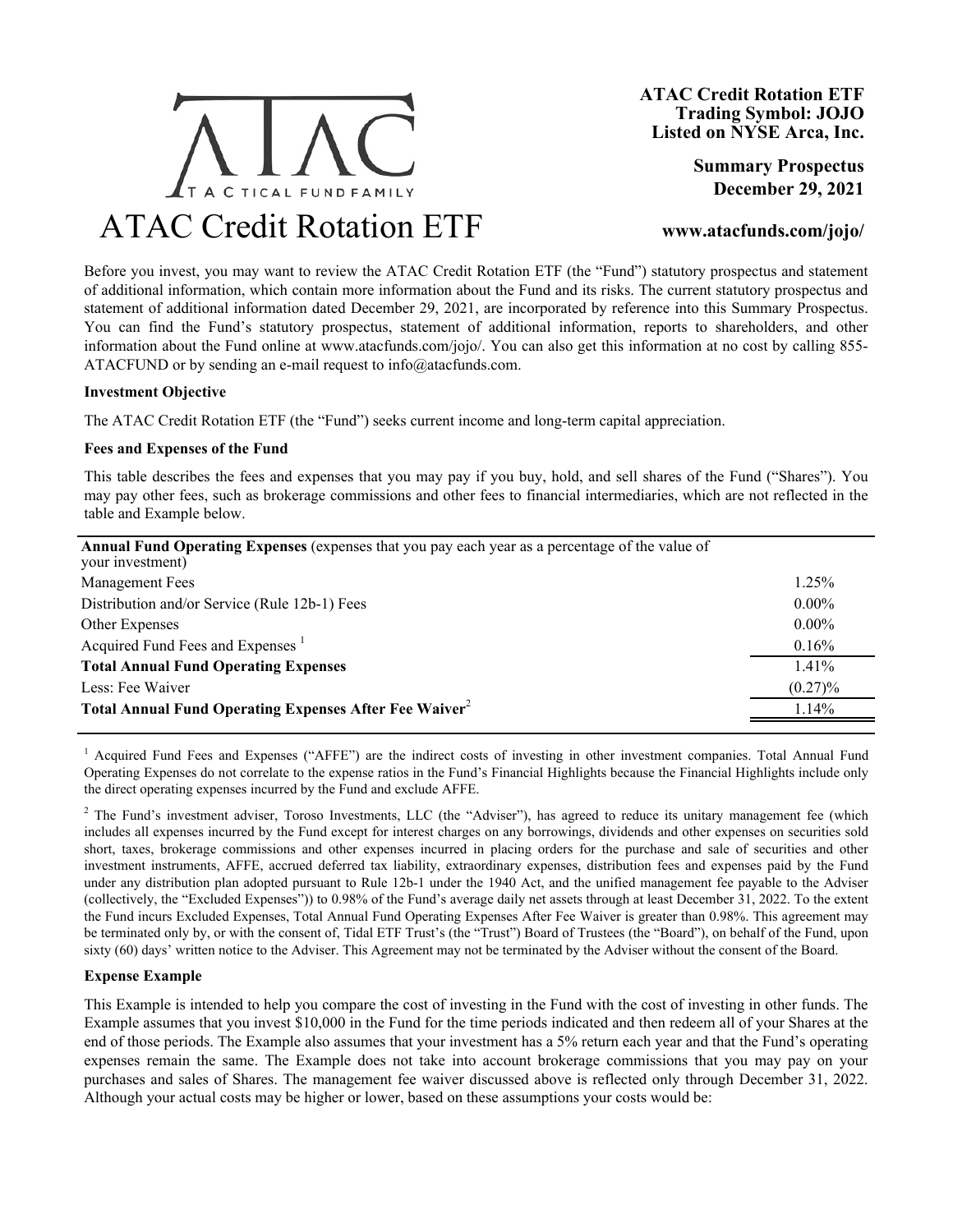| ' Year | 3 Years | 5 Years | <b>10 Years</b> |
|--------|---------|---------|-----------------|
| \$116  | \$392   | \$718   | \$1,643         |

## **Portfolio Turnover**

The Fund pays transaction costs, such as commissions, when it buys and sells securities (or "turns over" its portfolio). A higher portfolio turnover rate may indicate higher transaction costs and may result in higher taxes when Shares are held in a taxable account. These costs, which are not reflected in total annual fund operating expenses or in the expense example above, affect the Fund's performance. For the fiscal period July 15, 2021 (commencement of operations) to August 31, 2021, the Fund's portfolio turnover rate was 174% of the average value of its portfolio.

## **Principal Investment Strategies**

The Fund is an actively-managed exchange-traded fund ("ETF") that seeks to achieve its investment objectives by utilizing a systematic risk management and rules-based strategy to direct its exposure to credit-related securities including either (i) high yield bonds or (ii) long-duration (e.g., 20 years) U.S. Treasury securities depending on the performance of the Utilities sector relative to the U.S. large-capitalization equity market as described below.

The Adviser invests the Fund's assets primarily in one or more ETFs (sometimes referred to in this Prospectus as "Underlying ETFs"), or the underlying holdings of such Underlying ETFs, seeking to follow the credit-on/credit-off signals from the ATAC Credit-On/Credit-Off Index (the "Index"), which is owned and maintained by the Adviser. The Index exposure between high yield U.S. corporate bonds and long-term U.S. Treasury securities using U.S.-listed ETFs is evaluated on a weekly basis. The Adviser's investment decisions for the Fund are based on the Index's assessment of the short-term relative performance of companies in the Utilities sector relative to the performance of the U.S. large-capitalization equity market. To assess short-term relative performance, the Index performs a rolling multi-week evaluation of the market performance of the Utilities sector relative to the broad stock market by comparing the performance of two ETFs, the Utilities Select Sector SPDR Fund (XLU) and the SPDR S&P 500 ETF Trust (SPY). The Utilities sector or utilities securities are comprised of utility companies such as electric, gas and water utilities and also includes independent power producers and energy traders and companies that engage in the generation and distribution of electricity using renewable sources. The Adviser believes that the Utilities sector has historically outperformed the broader stock market in short-term periods in advance of high volatility environments for equity securities and that movements in the Utilities sector tend to signify repositioning in the market in advance of major credit spread widening environments. When utilities securities are underperforming the market ("Credit-On"), the Index will have exposure by investing in one or more ETFs that principally invests in high yield bonds. When utilities securities are outperforming the market ("Credit-Off"), the Index will have exposure by investing in one or more ETFs that principally invests in long-duration (e.g.*,* 20 years) U.S. Treasury securities. The Fund's selection and individual allocation of Underlying ETFs as a percentage of the Fund's assets attempts to replicate the Index's Credit-On and Credit-Off holdings, as applicable.

*Credit-On Exposure.* When the Index is in a Credit-On exposure, the Fund seeks to invest in one or more Underlying ETFs that principally invests in high yield bonds of companies that are below investment grade (commonly referred to as "junk bonds"). The term "below investment grade" refers to instruments either rated Ba1 or lower by Moody's Investors Service, Inc. ("Moody's"), BB+ or lower by S&P Global Ratings ("S&P") or Fitch Ratings, Inc. ("Fitch"), or comparably rated by another nationally recognized statistical rating organization ("NRSRO"), or, if unrated, considered by the Adviser to be of comparable quality.

*Credit-Off Exposure.* When the Index is in a Credit-Off exposure, the Fund will invest in Underlying ETFs that seek to obtain exposure to long-duration (e.g., 20 years) U.S. Treasury securities.

In addition, the Fund may purchase a security not currently in the Index, including U.S. Treasury securities of long- and/or intermediate-duration (e.g., 5 to 10 years) or high yield and/or investment grade bonds that replicate the respective Underlying ETFs, when the Adviser believes it is in the best interests of the Fund to do so. The term "investment grade" refers to instruments either rated Baa or higher by Moody's, BBB or higher by S&P or Fitch, or comparably rated by another NRSRO, or, if unrated, considered by the Adviser to be of comparable quality.

Under normal circumstances, at least 80% of the Fund's net assets, plus borrowings for investment purposes, will be invested in (i) credit-related securities, or (ii) ETFs that invest, under normal circumstances, at least 80% of their net assets, plus borrowings for investment purposes, in credit-related securities. Credit-related securities include fixed-income securities, debt securities and loans and investments with economic characteristics similar to fixed-income securities, debt securities and loans. Such policy has been adopted as a non-fundamental investment policy and may be changed without shareholder approval upon Board approval and 60 days' written notice to shareholders.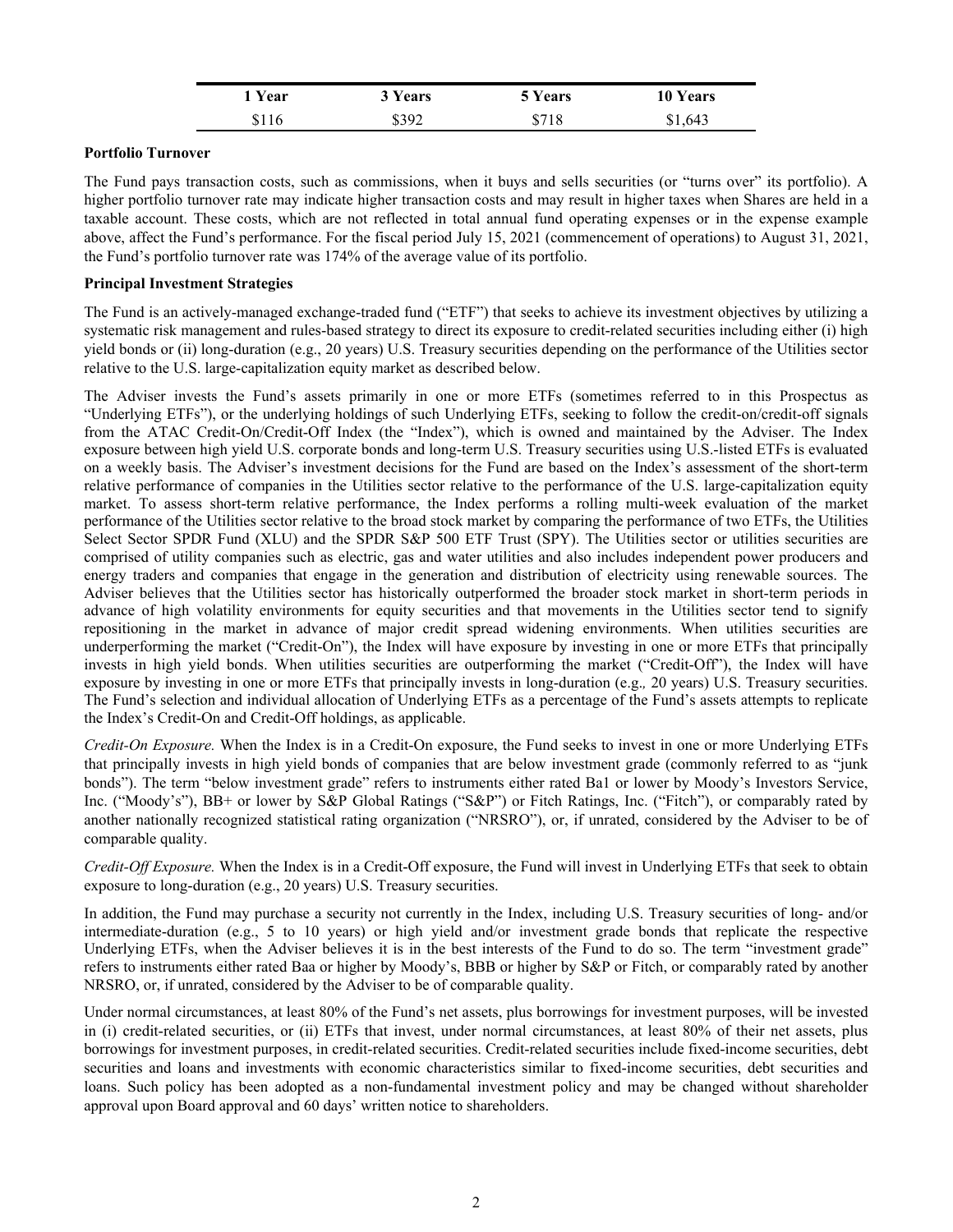Because the Index may change from Credit-On to Credit-Off exposure as frequently as weekly, the Fund may engage in active and frequent trading and have a high portfolio turnover rate.

The Fund is deemed to be non-diversified under the Investment Company Act of 1940, as amended (the "1940 Act"), which means that it may invest a greater percentage of its assets in the securities of a single issuer or a smaller number of issuers than if it was a diversified fund.

# **Principal Risks of Investing in the Fund**

The principal risks of investing in the Fund are summarized below. The principal risks are presented in alphabetical order to facilitate finding particular risks and comparing them with those of other funds. Each risk summarized below is considered a "principal risk" of investing in the Fund, regardless of the order in which they appear. Because the Adviser invests the Fund's assets primarily in Underlying ETFs, the Fund is also subject to the risks associated with the Underlying ETFs in which it invests, as described below. As with any investment, there is a risk that you could lose all or a portion of your investment in the Fund. Some or all of these risks may adversely affect the Fund's net asset value per share ("NAV"), trading price, yield, total return and/or ability to meet its objective. For more information about the risks of investing in the Fund, see the section in the Fund's Prospectus titled "Additional Information About the Fund—Principal Risks of Investing in the Fund."

**Associated Risks of Short-Term Signals**. Because the Fund expects to change its exposure as frequently as weekly based on short-term performance information, (i) the Fund's exposure may be affected by significant market movements at or near the end of such short-term period that are not predictive of such asset's performance for subsequent periods and (ii) changes to the Fund's exposure may lag a significant change in an asset's direction (up or down) if such changes first take effect at or near a weekend. Such lags between an asset's performance and changes to the Fund's exposure may result in significant underperformance relative to the broader fixed income market.

Additionally, because the Adviser determines the exposure for the Fund based on the performance of the Utilities sector relative to the performance of the U.S. large-capitalization equity market, the Fund is exposed to the risk that such assets or their relative performance fail to accurately produce an advantageous signal. Consequently, the Fund may significantly underperform relative to the broader fixed income market if the Index is unsuccessful at producing an advantageous signal for the allocation to Underlying ETFs.

**Credit Risk**. Debt securities are subject to the risk of an issuer's (or other party's) failure or inability to meet its obligations under the security. Multiple parties may have obligations under a debt security. An issuer or borrower may fail to pay principal and interest when due. A guarantor, insurer or credit support provider may fail to provide the agreed upon protection. A counterparty to a transaction may fail to perform its side of the bargain. An intermediary or agent interposed between the investor and other parties may fail to perform the terms of its service. Also, performance under a debt security may be linked to the obligations of other persons who may fail to meet their obligations. These circumstances all affect the credit risk associated with debt securities and the credit risk could increase to the extent that the Fund's ability to benefit fully from its investment in the security depends on the performance by multiple parties of their respective contractual or other obligations. The market value of a debt security is also affected by the market's perception of the creditworthiness of the issuer.

**Cybersecurity Risk**. With the increased use of technologies such as the Internet to conduct business, the Fund is susceptible to operational, information security, and related risks. Cyber incidents affecting the Fund or its service providers may cause disruptions and impact business operations, potentially resulting in financial losses, interference with the Fund's ability to calculate its NAV, impediments to trading, the inability of shareholders to transact business, violations of applicable privacy and other laws, regulatory fines, penalties, reputational damage, reimbursement or other compensation costs, or additional compliance costs.

## **ETF Risk.**

*◦ Authorized Participants, Market Makers, and Liquidity Providers Concentration Risk.* The Fund has a limited number of financial institutions that are authorized to purchase and redeem Shares directly from the Fund (known as "Authorized Participants" or "APs"). In addition, there may be a limited number of market makers and/or liquidity providers in the marketplace. To the extent either of the following events occur, Shares may trade at a material discount to NAV and possibly face delisting: (i) APs exit the business or otherwise become unable to process creation and/or redemption orders and no other APs step forward to perform these services; or (ii) market makers and/or liquidity providers exit the business or significantly reduce their business activities and no other entities step forward to perform their functions.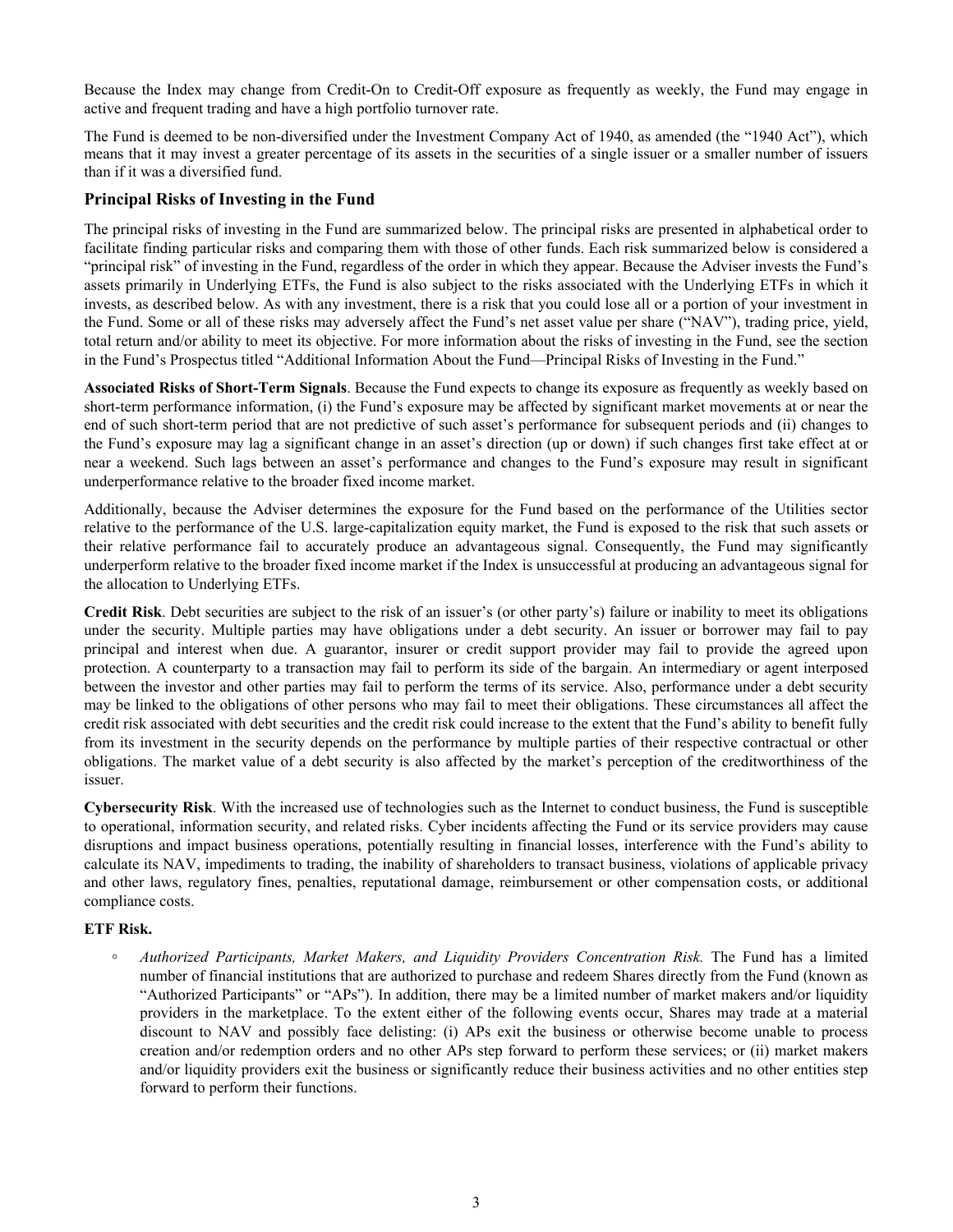- *◦ Costs of Buying or Selling Shares.* Due to the costs of buying or selling Shares, including brokerage commissions imposed by brokers and bid-ask spreads, frequent trading of Shares may significantly reduce investment results and an investment in Shares may not be advisable for investors who anticipate regularly making small investments.
- *Shares May Trade at Prices Other Than NAV.* As with all ETFs, Shares may be bought and sold in the secondary market at market prices. Although it is expected that the market price of Shares will approximate the Fund's NAV, there may be times when the market price of Shares is more than the NAV intra-day (premium) or less than the NAV intra-day (discount) due to supply and demand of Shares or during periods of market volatility. This risk is heightened in times of market volatility, periods of steep market declines, and periods when there is limited trading activity for Shares in the secondary market, in which case such premiums or discounts may be significant.
- *Trading*. Although Shares are listed on a national securities exchange, such as the NYSE Arca, Inc. (the "Exchange"), and may be traded on U.S. exchanges other than the Exchange, there can be no assurance that Shares will trade with any volume, or at all, on any stock exchange. In stressed market conditions, the liquidity of Shares may begin to mirror the liquidity of the Fund's underlying portfolio holdings, which can be significantly less liquid than Shares.

**Fixed Income Securities Risk.** The Fund may invest directly or through Underlying ETFs in fixed income securities. The prices of fixed income securities may be affected by changes in interest rates, the creditworthiness and financial strength of the issuer and other factors. An increase in prevailing interest rates typically causes the value of existing fixed income securities to fall and often has a greater impact on longer-duration and/or higher quality fixed income securities. Falling interest rates will cause the Fund or an Underlying ETF to reinvest the proceeds of fixed income securities that have been repaid by the issuer at lower interest rates and may also reduce the Fund's or such Underlying ETF's distributable income because interest payments on floating rate fixed income instruments held by the Fund or Underlying ETF will decline. The Fund could lose money on direct or indirect investments in fixed income securities if the issuer or borrower fails to meet its obligations to make interest payments and/or to repay principal in a timely manner.

**General Market Risk**. Economies and financial markets throughout the world are becoming increasingly interconnected, which increases the likelihood that events or conditions in one country or region will adversely impact markets or issuers in other countries or regions. Securities in the Fund's portfolio may underperform in comparison to securities in the general financial markets, a particular financial market, or other asset classes, due to a number of factors, including inflation (or expectations for inflation), interest rates, global demand for particular products or resources, natural disasters or events, pandemic diseases, terrorism, regulatory events, and government controls.

**Government Securities Risk.** The Fund may invest directly or through Underlying ETFs in government securities. A security backed by the U.S. Treasury or the full faith and credit of the United States is guaranteed only as to the timely payment of interest and principal when held to maturity. The market prices for such securities are not guaranteed and will fluctuate. In addition, because many types of U.S. government securities trade actively outside the United States, their prices may rise and fall as changes in global economic conditions affect the demand for these securities. In addition, U.S. Treasury obligations may differ from other securities in their interest rates, maturities, times of issuance and other characteristics. Changes in the financial condition or credit rating of the U.S government may cause the value of U.S. Treasury obligations to decline.

**High Portfolio Turnover Risk**. The Fund actively and frequently trades all or a significant portion of the securities in its portfolio. A high portfolio turnover rate increases transaction costs, which may increase the Fund's expenses. Frequent trading may also cause adverse tax consequences for investors in the Fund due to an increase in short-term capital gains.

**High Yield Securities Risk.** Securities rated below investment grade are often referred to as high yield securities or "junk bonds" and are considered speculative in nature. The Fund may invest directly or through Underlying ETFs in high yield securities. Investments in lower rated corporate debt securities typically entail greater price volatility and principal and income risk. High yield securities may be more susceptible to real or perceived adverse economic and competitive industry conditions than investment grade securities. The prices of high yield securities have been found to be more sensitive to adverse economic downturns or individual corporate developments. A projection of an economic downturn or of a period of rising interest rates, for example, could cause a decline in high yield security prices because the advent of a recession could lessen the ability of a highly leveraged company to make principal and interest payments on its debt securities. If an issuer of high yield securities defaults, in addition to risking payment of all or a portion of interest and principal, the Fund by investing in such securities may incur additional expenses to obtain recovery.

**Interest Rate Risk.** When interest rates increase, underlying fixed income securities or instruments held by the Fund will generally decline in value. The historically low interest rate environment heightens the risks associated with rising interest rates. A rising interest rate environment may adversely impact the liquidity of fixed income securities and lead to increased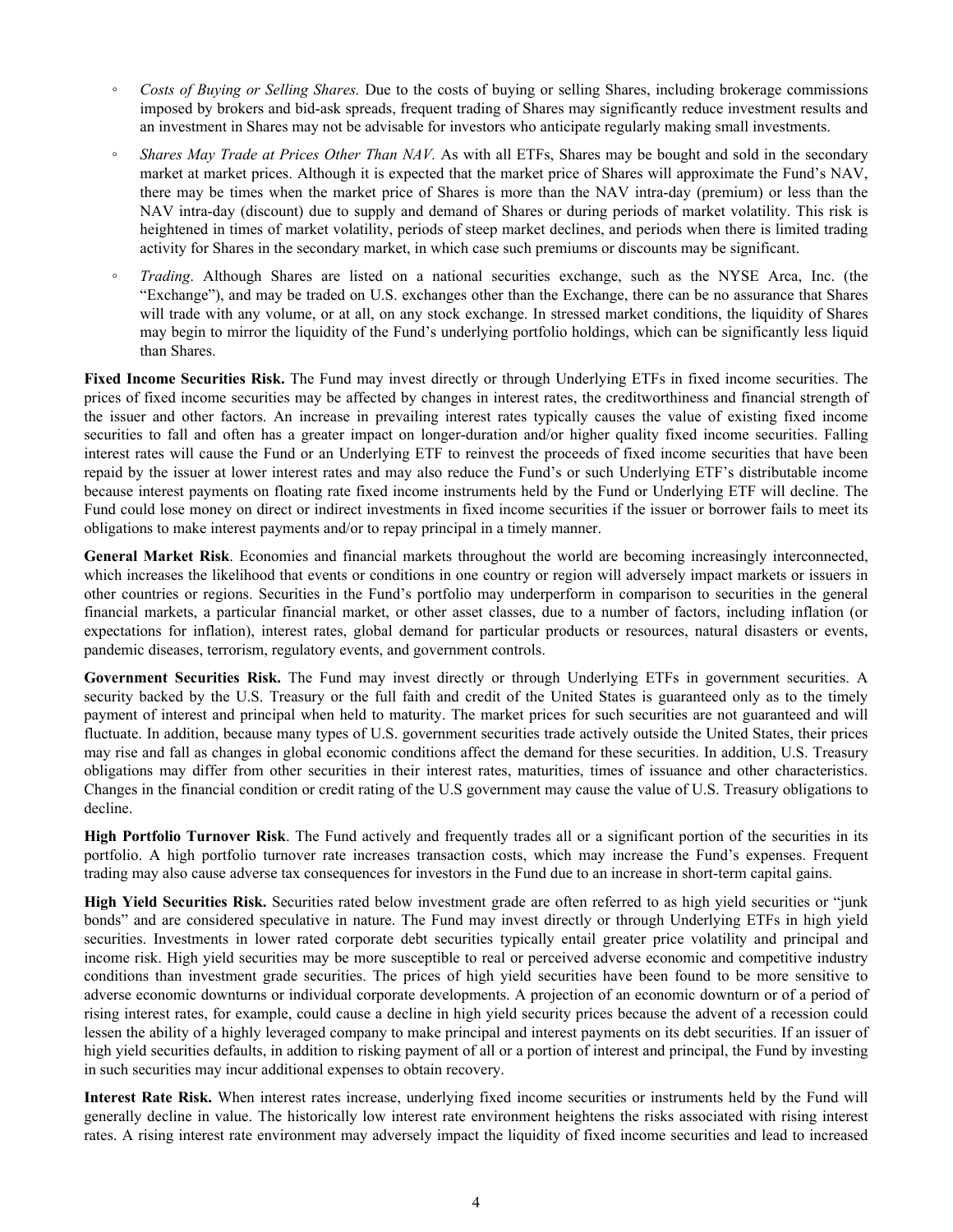volatility of fixed income markets. Long-term fixed income securities or instruments will normally have more price volatility because of this risk than short-term fixed income securities or instruments. The risks associated with changing interest rates may have unpredictable effects on the markets and the Fund's investments. Fluctuations in interest rates may also affect the liquidity of underlying fixed income securities and instruments held by the Fund.

**Management Risk.** The Fund is actively-managed and may not meet its investment objectives based on the Adviser's success or failure to implement investment strategies for the Fund.

**Non-Diversification Risk.** Because the Fund is "non-diversified," it may invest a greater percentage of its assets in the securities of a single issuer or a smaller number of issuers than if it was a diversified fund. As a result, a decline in the value of an investment in a single issuer or a smaller number of issuers could cause the Fund's overall value to decline to a greater degree than if the Fund held a more diversified portfolio.

**Recent Market Events Risk.** U.S. and international markets have experienced significant periods of volatility in recent years and months due to a number of economic, political and global macro factors including the impact of COVID-19, which has resulted in public health issues, growth concerns in the U.S. and overseas, layoffs, rising unemployment claims, changed travel and social behaviors, and reduced consumer spending. The lasting effects of COVID-19 on the global economy and the recovery from COVID-19 are uncertain and may last for an extended period of time. These developments as well as other events could result in further market volatility and negatively affect financial asset prices, the liquidity of certain securities and the normal operations of securities exchanges and other markets.

**Recently Organized Fund Risk.** The Fund is newer, with limited operating history. As a result, prospective investors do not have a long-term track record or history on which to base their investment decision. There can be no assurance that the Fund will grow to or maintain an economically viable size.

**Underlying ETFs Risks.** The Fund will incur higher and duplicative expenses because it invests in Underlying ETFs. There is also the risk that the Fund may suffer losses due to the investment practices of the Underlying ETFs. The Fund will be subject to substantially the same risks as those associated with the direct ownership of securities held by the Underlying ETFs. Additionally, the market price of the shares of an Underlying ETF in which the Fund invests will fluctuate based on changes in the net asset value as well as changes in the supply and demand of its shares in the secondary market. It is also possible that an active secondary market for an Underlying ETF's shares may not develop, and market trading in the shares of the Underlying ETF may be halted under certain circumstances. Underlying ETFs are also subject to the "ETF Risks" described above.

## **Performance**

Performance information for the Fund is not included because the Fund has not completed a full calendar year of operations as of the date of this Prospectus. When such information is included, this section will provide some indication of the risks of investing in the Fund by showing changes in the Fund's performance history from year to year and showing how the Fund's average annual total returns compare with those of a broad measure of market performance. Although past performance of the Fund is no guarantee of how it will perform in the future, historical performance may give you some indication of the risks of investing in the Fund. Updated performance information is available on the Fund's website at www.atacfunds.com.

## **Management**

## *Investment Adviser*:

Toroso Investments, LLC serves as investment adviser to the Fund.

#### *Portfolio Managers:*

Michael Venuto, Chief Investment Officer for the Adviser, is responsible for the day-to-day management of the Fund and has been a portfolio manager of the Fund since its inception in July 2021.

Michael Gayed, CFA, Portfolio Manager for the Adviser, is responsible for the day-to-day management of the Fund and has been a portfolio manager of the Fund since its inception in July 2021.

#### **Purchase and Sale of Shares**

The Fund issues and redeems Shares at NAV only in large blocks known as "Creation Units," which only APs (typically, broker-dealers) may purchase or redeem. The Fund generally issues and redeems Creation Units in exchange for a portfolio of securities (the "Deposit Securities") and/or a designated amount of U.S. cash.